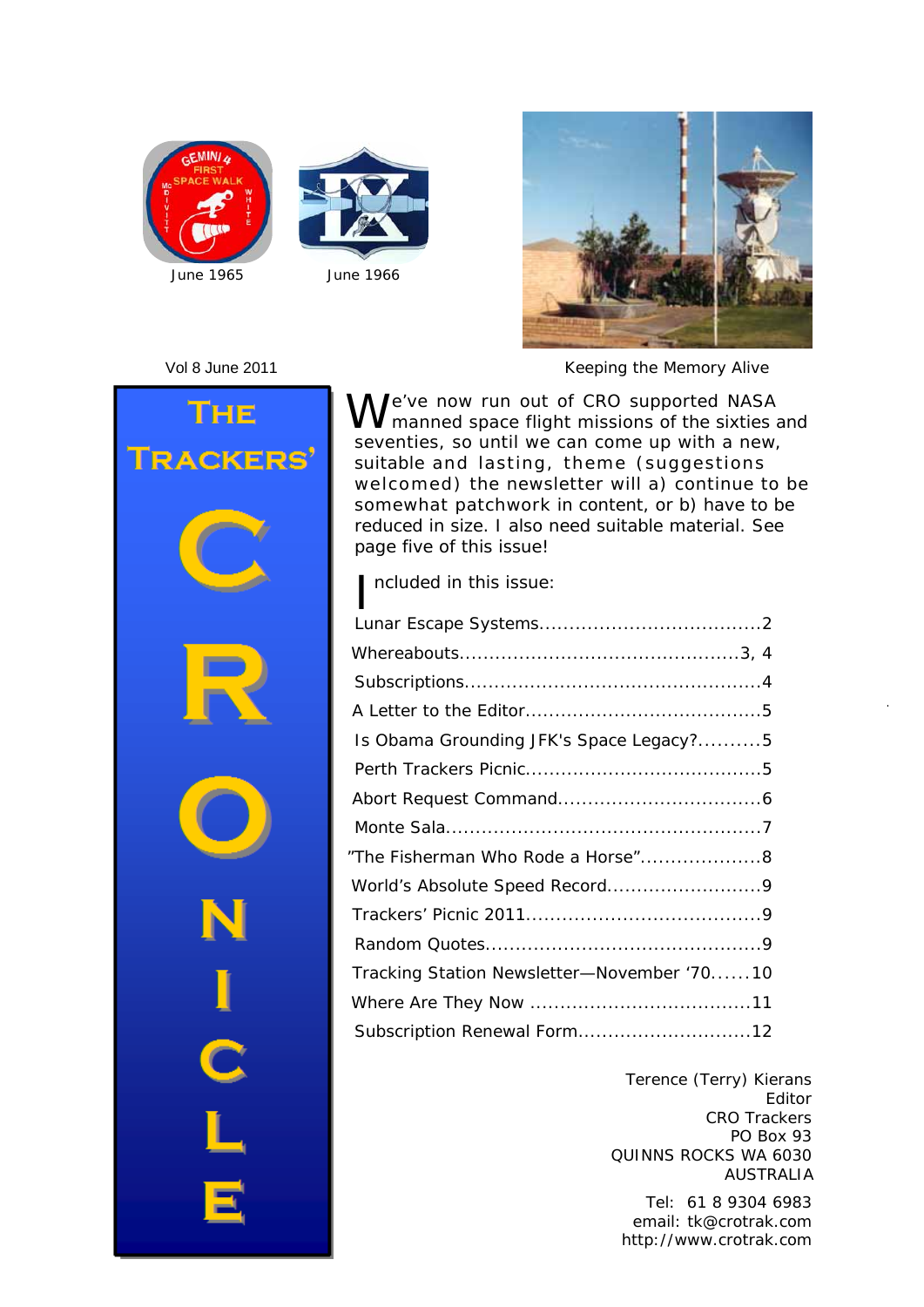#### **Lunar Escape Systems**

#### *From Wikipedia*

Lunar Escape Systems were a series of emergency vehicles designed for never-flown long-duration Apollo missions. Because these missions were even more hypothetical than the planned cancelled Apollo



missions, the designs were never constructed.

As NASA planned for longer stays on the Moon after the first few Apollo flights, they had to consider <sup>a</sup> number of new issues, one of which was what to do if you cannot get back.

Typically the longer <sup>a</sup> spacecraft is idle the less reliable it becomes, so after <sup>a</sup> stay of two weeks on the Moon the Lunar Module ascent engine or other essential systems might fail to function, leaving the astronauts stranded on the Moon without enough supplies to survive until <sup>a</sup> rescue mission could arrive from Earth.

For one possible solution NASA studied <sup>a</sup> number of low-cost, low-mass "*Lunar Escape Systems*" (LESS) which could be carried on the Lunar Module as <sup>a</sup> backup, rather like <sup>a</sup> lifeboat on <sup>a</sup> ship.

"*KISS*" was the order of the day, with <sup>a</sup> few basic assumptions about any operational LESS system:

- 1. The LESS would use fuel from the LEM ascent stage tanks, so no extra fuel would be carried on the mission.
- 2. Rather than the multiple redundant systems used elsewhere in the Apollo program, the LESS would be as simple as possible while still achieving its mission.
- 3. All life support would come from the astronauts' space-suit backpacks. This greatly reduced the mass and complexity of the LESS, but required that the astronauts could

rendezvous with the orbiting CSM within the four-hour backpack oxygen supply.

4. The LESS would support stays of up to 14 days on the lunar surface.

Other issues were that the LESS had to be as light as possible so as not to significantly reduce

the cargo capacity of the LEM, and easy to pack into the LEM in such <sup>a</sup> way that it would not interfere with the other cargo.

One consequence was that most designs used detachable legs: the legs would be set up on the lunar surface, the LESS assembled on top of them, and the legs then left behind as the LESS launched. This did not directly reduce the mass required, but it did reduce the empty mass of the LESS, which reduced the fuel required to lift it to orbit, which also reduced the thrust required from the engines and the total mass of the design.

The LESS would pack flat in the side of the LEM descent stage, and arms and wires would be provided to allow controlled removal of the LESS and ensure it did not harm the astronaut who was removing it. A protective cover also doubled as <sup>a</sup> sled, so the LESS could be pushed or pulled along the ground to reach <sup>a</sup> safe launch position prior to assembly.

The assembly operations were expected to take at least forty-five minutes, with a further two hours for checkout and fuelling before launch. On long-duration missions the crew might assemble the LESS early in the mission as <sup>a</sup> precaution.

Given the cut-down nature of the LESS compared to <sup>a</sup> typical spacecraft of its era, the primary differences between designs were in propulsion, guidance, navigation and control.

*To be continued*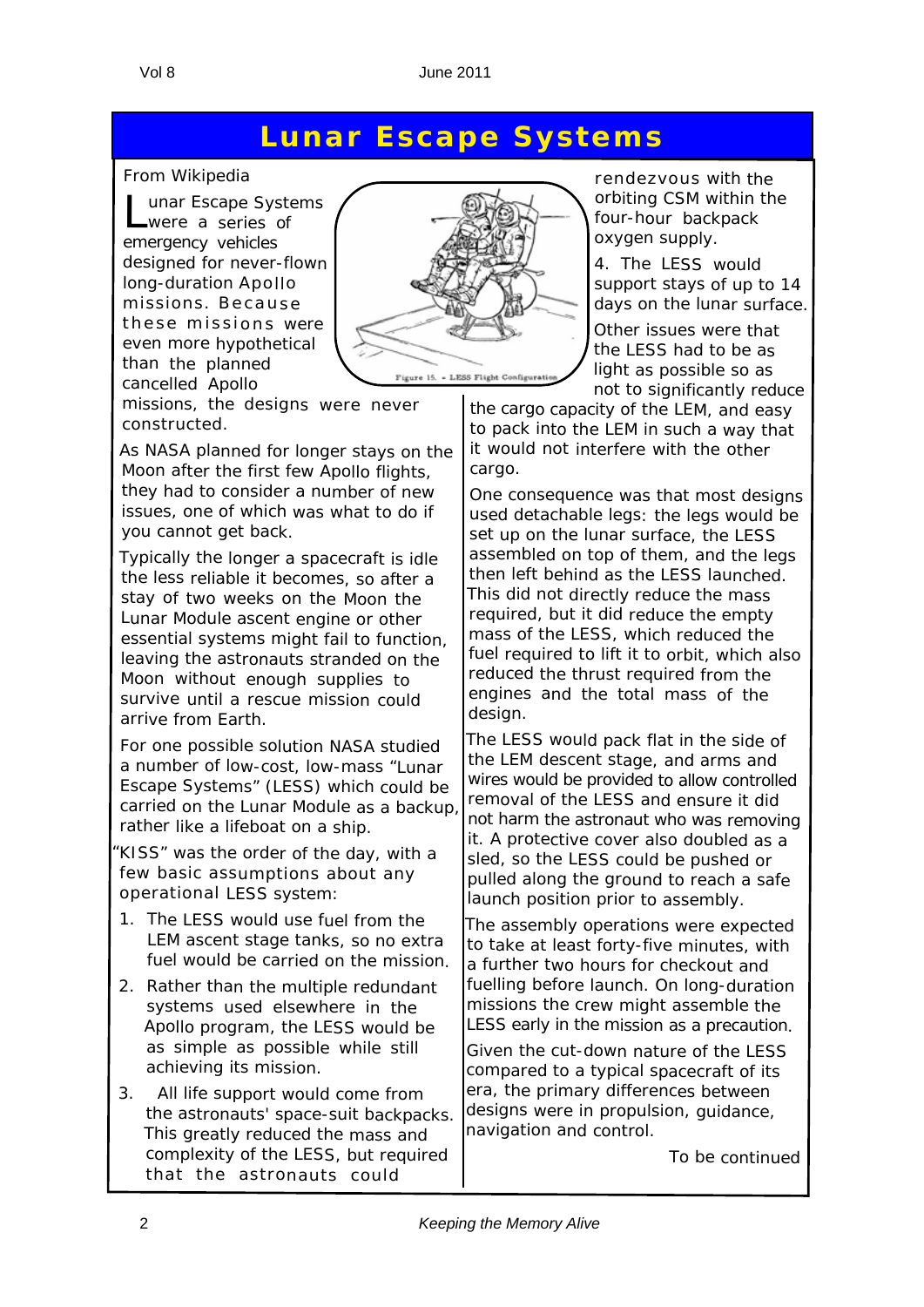#### **Whereabouts**

As a result of Paul Dench supplying his "staffing list", augmented<br>Courtesy Brian Milne, the "Whereabouts" table of those for whom we have no contact details has expanded to more than one page. Thanks to those who have sent updates.

| C Abott                  | Jim Crossland          | Geoff Hammond         |
|--------------------------|------------------------|-----------------------|
| Eric Ainsworth           | Noel Cunningham        | <b>R</b> Hanes        |
| Gay Albon                | F Dawes                | Bea Hardman           |
| <b>Bill Arbery</b>       | Peter Dawson           | Peter Hardwicke       |
| <b>Allan Barber</b>      | Peter Del Fante        | <b>Ron Harmes</b>     |
| John (Allan) Barber      | <b>Andrew Dempster</b> | Anne Harvey (Brookes) |
| <b>Matt Barber</b>       | Jean DeVis             | D Hatch               |
| Keith Barnard            | Marilyn Dick           | Gail Heileman         |
| <b>Barrow</b>            | <b>Olive Dick</b>      | <b>Stan Hills</b>     |
| Deidre Beaumont          | Phil Dickinson         | <b>Ernie Hindley</b>  |
| <b>Elizabeth Beckett</b> | Neville Dippell        | Dave Hine             |
| Beveridge                | Cheryl? Dixon          |                       |
| <b>Michael Billings</b>  | L Donkin               | A Holgate             |
| Denis Black              | John Draper            | Phyllis Hook (Watson) |
| G Bond                   | <b>Mike Dresser</b>    |                       |
|                          |                        | J Hopkins             |
| S Boyce                  | <b>Bruce Duff</b>      | Vivienne Hopper       |
| <b>Bill Boyle</b>        | I Dunleavy             | Ted Hopper (Lawer)    |
| <b>B</b> Bradley         | <b>Bob Dwyer</b>       | Deidre Howard         |
| Phil Brindley            | Dave Elliot            | <b>B</b> Hughes       |
| Hans Britz               | J Erickson             | <b>B</b> Hunter       |
| Dave Brooks              | <b>Ross Eyre</b>       | D Hutchins            |
| Charlie Brown            | <b>Martin Fenney</b>   | Ian Jones             |
| T.F.A Brown              | Ian Few                | S ??? Judd            |
| W Brown                  | Ian Findlay            | Vera Kastropil        |
| J Burdett                | <b>G</b> Francis       | <b>John Keane</b>     |
| R Burdett                | <b>Ben Franklin</b>    | Mike Keen             |
| <b>Martin Burgess</b>    | David Froom            | Jim Keenan            |
| <b>Robert Burns</b>      | Don Frost              | John Kelman           |
| Joe Cabone               | Jamie Gardiner         | Joy King              |
| <b>Joy Cameron</b>       | L Gardner              | M King                |
| Geoff Cardwell           | S Garner               | L King                |
| <b>G</b> Carrick         | C George               | Roy Kjellgren         |
| <b>Brian Clarke</b>      | Joe George             | Gloria Klarie         |
| <b>Brian Clifford</b>    | J Gerschwitz           | Peter Kloppenburg     |
| Keith Clifton-James      | G Goodlace             | Henry Larsen          |
| Barbara Cobcroft         | L Gore                 | Russ Leighton         |
| <b>Bill Comstock</b>     | Lyn Grant              | G Linney              |
| ?? Coombs                | Claude Granville       | F Lippett             |
| <b>Ron Cottis</b>        | <b>Bob Halse</b>       | Alex Liu              |

*The quest continues; the list never seems to get very much shorter.*

*I have been given information concerning the possible whereabouts of a few of these, but so far have not been successful in obtaining, or confirming, details. The Reunion Dinner brought out some missing persons, but there are also a few who do not wish to be contacted.*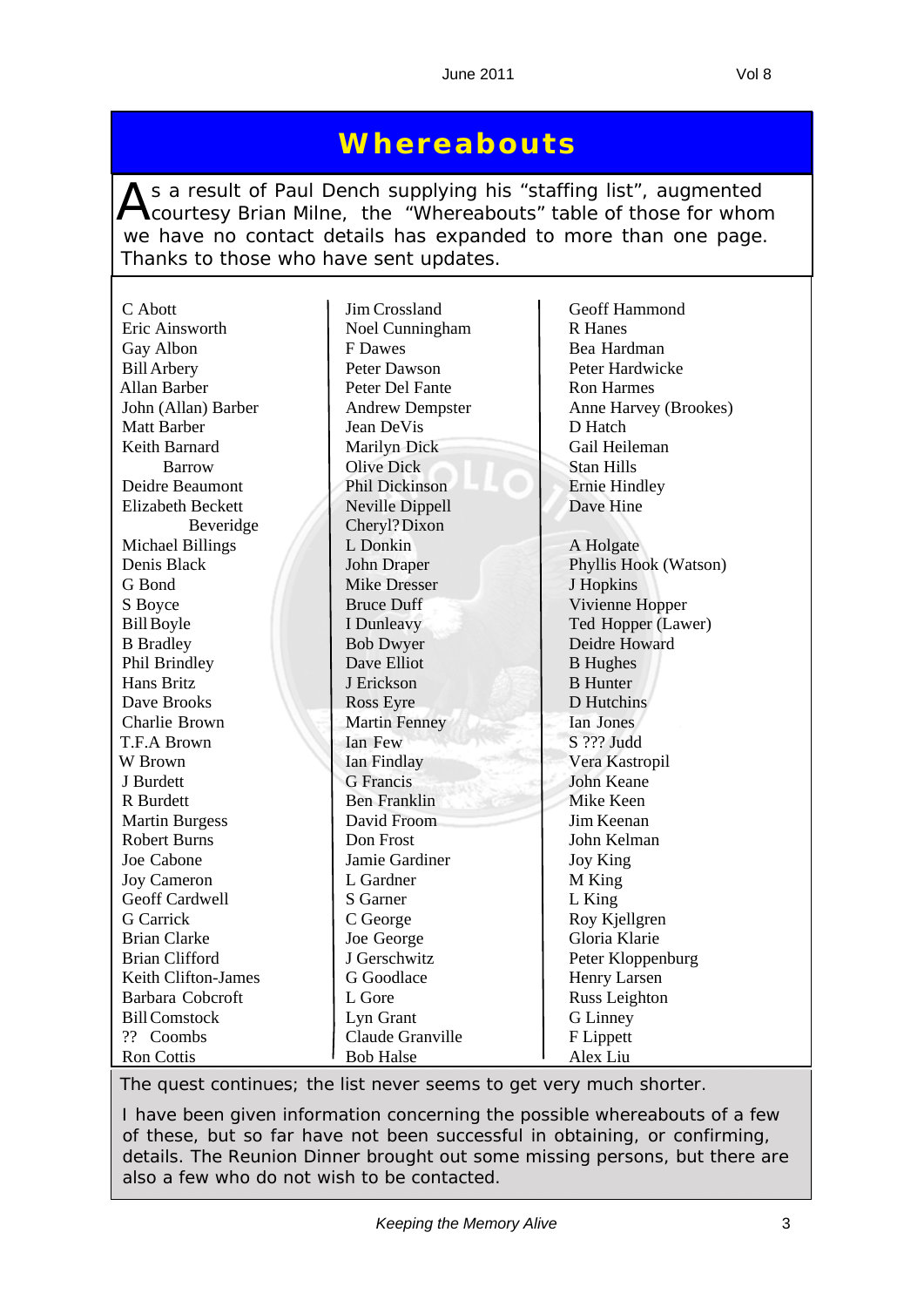#### **Whereabouts ctd.**

K Elton Nickerson Russell Schwarzer W Oliver George Sefton-Bellion Mike Pender P Sims Ray Zatorski Wendy Petersen

Gloria Lyon-Roberts Don Pettitt Ray Skender Ross MacDonald T Phillips George Small John Mahaffey Diane Pitman (Housley) Lyn Smart (Willis) Peter Maine John Platten J Smith Roy Mallinson Gerry Plummer Mary Smith Bob Marr D Powell P Smith Keith Mathieson M.J.K Power Roger Smith Alec Matthews Wendy Puccinelli Bill Smythe K McCarson | Lorna Quinn | Hazel Snook (Howse) Ian McDonald Roger Ramsden Dave Standbury S McDonald A Rees John Stanton Frank McGregor **Dave Rendell** Alex Stevenson Eileen McLaughlan Frank Rice Barbara Stephenson (Vernon) Don McLellan Doug Richards Barbara Teahan Nola Meiklejohn (O'Byrne) D Richardson Barbara Teasdale R Miller Harry Richmond Des Terrill Bill Mills Ralp Richmond Alan Thomas Ray Mills **Dave Rickards** Christine Thomas Marilyn Milner (Gobby) G Riley Howard Thomas John Mogg Brian Robinson Don Thompson Sharon Morgan (Todd) Lynne Rosser Jack Thompson J Murray **Ted Rosser Patsy Thompson (Nolan)** Dennis Naylor Lindsay Sage Larry Tomkins Gloria Neal Stewart Sands Frank Toomey Ellie Nichols<br>
K Elton Nickerson Russell Schwarzer Mike Travell<br>
Russell Schwarzer Norma Turner Graham Nielsen Bob Scott Ernst Uhl John Noble Michael Scott-Malcolm TonyVingerhoets ? O'Brien Lorraine Scott-Malcolm (Erlandsen) Dave Walker Joan Oats Dorcas Sefton-Bellion Mrs B Ward Denis Owens D Selby N Wardle John Paddon Ron Shand A Watermeyer <sup>222</sup> Mrs Parkinson **Fred Sharland** Irene West John Parkinson E Sharples Bernie Wilbourne Alan Paterson ? Sheehan Garnet Wilmott ? Paull Jeff Shuttleworth Brian Wilson

#### **SUBSCRIPTIONS**

The month of June has come round again - what ever happened to the last one? You will, of course, realise that now is the time to renew your subscription to the Trackers' CROnicle.

Despite the increase in postage and cost of production the price remains at \$11.00 per annum for Australian residents, inclusive of GST; \$10 for non-Australian residents — delivery by e-mail attachment, and \$17.00 for non-Australian residents — delivery by air mail.

Renewal form on back page (p12).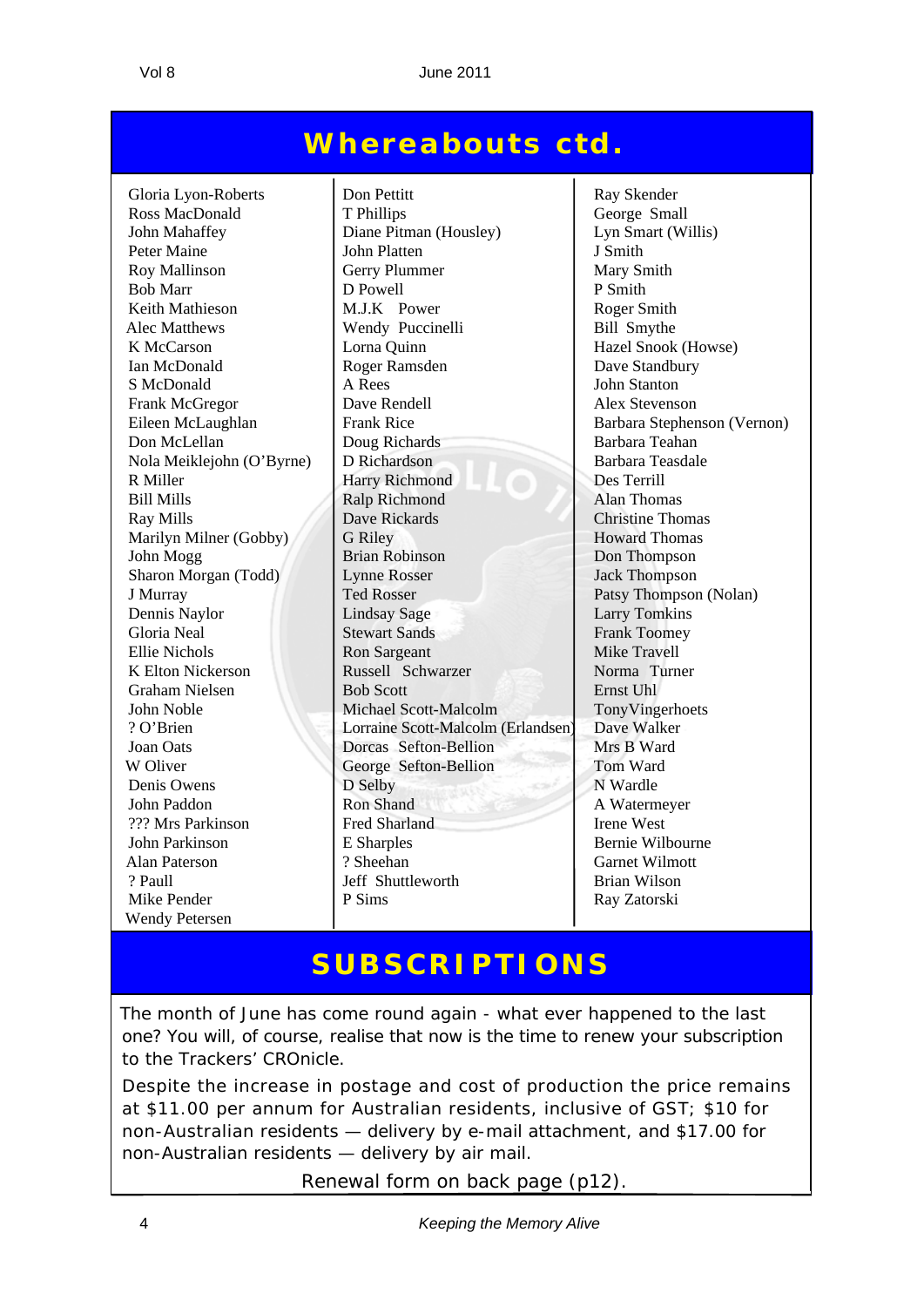#### **A Letter to the Editor**

ear Terry,

I haven't e-mailed you before but as I am now, I want to tell you how much I have enjoyed all the news over the years and thank you very much for all the thought and effort that you have put into collecting, researching it and making it available to all of us out there. In the last issue when I saw the photo of Mavis and Colin Winrow, it just brought back memories for me.

*One memory was one day when Joan Teraci and I were walking past Winrow's place and ended up talking to Mavis and going in; Mavis and Colin were not long married at that time. Well Mavis threw something out off the back verandah and her wedding ring went too. The back yard was covered well with long grass and the situation looked hopeless.*

*But I persevered and the precious ring was found!!*

After thinking that and you asking for ideas from readers of what to put in the CROnicle now that you have covered all the missions, I thought maybe people could write in about our memories. Paul Dench's book was very interesting and very informative but he did not include much in the way of stories and memories of the people who actually worked (there), particularly any local people. I think there is a rich history out there that could still be tapped. Before we all die out that is; unfortunately a lot has already gone. "*The Fisherman Who Rode a Horse*" is a good example.

Just my thoughts. Best Wishes,  $\mathsf{L}$ 

#### **Is Obama Grounding JFK's Space Legacy?**

*From USA Today Forum - By Neil Armstrong, Jim Lovell and Gene Cernan*

"...Obama's advisers, in searching for a new and different NASA strategy with which the president could be favorably identified, ignored NASA's operational mandate and strayed widely from President Kennedy's vision and the will of the American people.

'*We intend to be first. In short, our leadership in science and in industry, our hopes for peace and security, our obligations to ourselves as well as others, all require us to make this effort, to solve these mysteries, to solve them for the good of all men, and to become the world's leading space-faring nation.'*

— President Kennedy..."

#### **6th Picnic Day**

"*Five years is still a long time between drinks.*"

nother successful picnic attended by some 21 ex-CRO trackers, although a few familiar faces were missing; a couple, unrelated, (who shall be nameless), because they got the wrong date.

To make up for that there were a few new attendees, including grandchildren; a foundation for keeping the memory alive.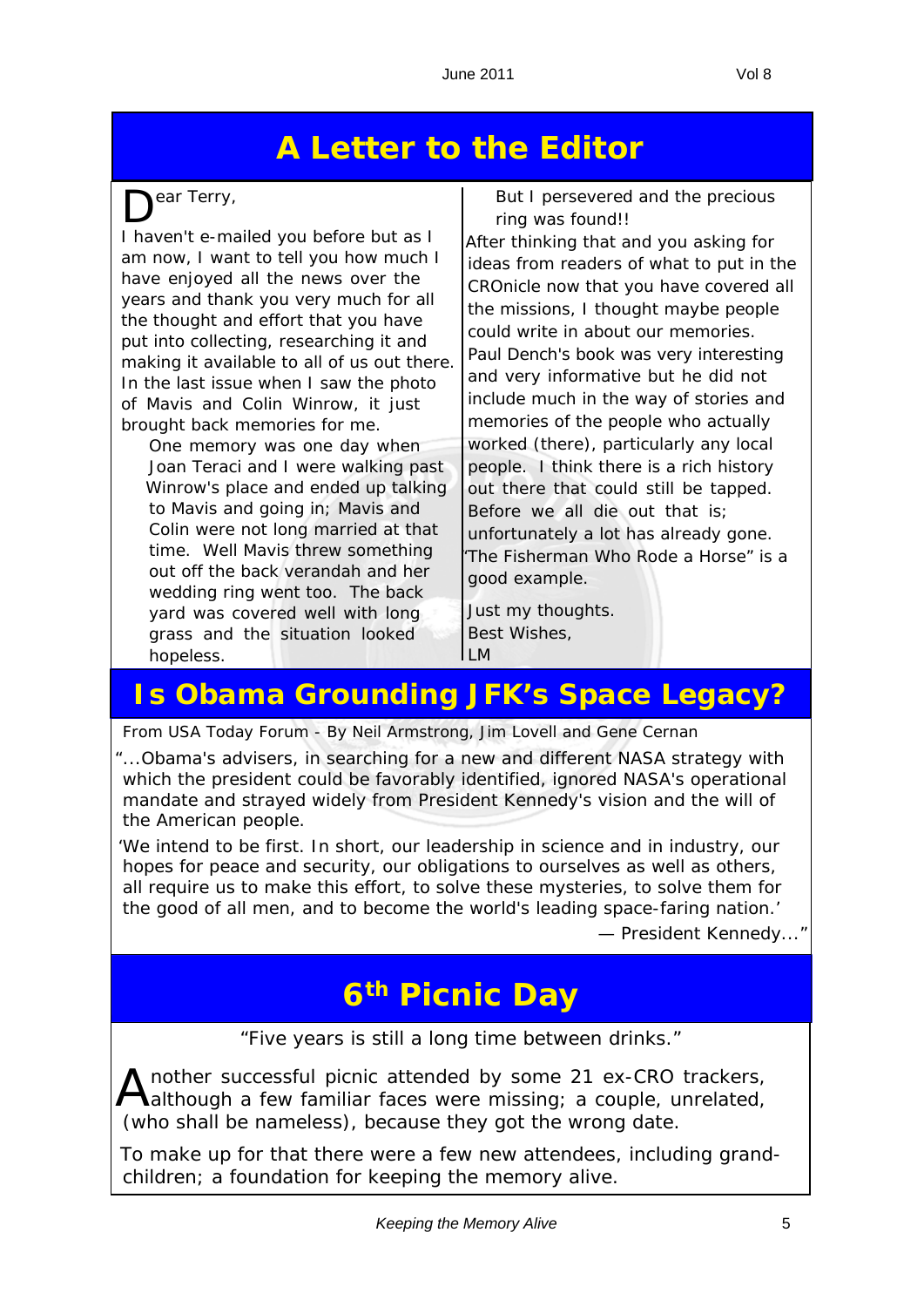#### **Abort Request Command**

*From Wayne Hale's Blog* http://waynehale.wordpress.com/

*From a draft NASA requirements document:*

3.3.1.9 Both the crew and the CVCC [Commercial Vehicle Control Center] shall be capable of initiating the pad and the ascent abort sequence.

*From NASA Generic Flight Rules Volume A, Space Shuttle:*

A2-58 ABORT LIGHT

B. ABORT REQUEST CUES - TWO CUES ARE REQUIRED FOR THE CREW TO TAKE THE NECESSARY ACTION TO ABORT THE FLIGHT (E.G., PHYSIOLOGICAL CUES, ILLUMINATED ABORT LIGHT, VOICE REPORT OVER A/G, COCKPIT INDICATIONS).

I need to do some homework on<br>Mercury, Gemini, and Apollo abort need to do some homework on initiation. Gemini crew members could actuate their ejection seats on their own, but whether both the crew and the ground could initiate an abort is something I don't really know. Famously, the Soyuz crew members cannot initiate an abort. Both the "April Anomaly" of 1975 and Soyuz T-10-1 pad abort of 1983 (http://www.youtube.com/watch?v=U yFF4cpMVag) crews were unable to initiate abort action and had to rely on the ground control, as is still the case today even with the newest model Soyuz.

The Shuttle on the other hand . . . well, here is a mostly true Flight Director story.

In the "old" mission control center at JSC the Flight Director console is preserved much as it was during Apollo and also as it was when I was first training to be a Shuttle Ascent Flight Director in the late 1980's. Among the old fashioned push buttons and lights (and a rotary phone!) is a

formidable piece of hardware always referred to in capital letters: the Abort Switch. The face of the Flight Director console has the (black & white) computer monitor screens, the comm panels with all the flashing lights, and the DDD (dedicated display driver) lights which illuminated for various events to keep the Flight Director situationally aware.

The surface of the console is a flat desk covered with Plexiglas (all the better to keep coffee spills off the reference papers below. Between these two surfaces, one horizontal, one vertical, is a short, inclined surface with various controls.

One of these controls is the Abort Switch. A large handle, maybe 3 inches long, fits into its base snugly by virtue of triangular metal fittings and strong springs.

The Abort Switch is a "lever locking" switch, which means it cannot be accidentally bumped. The protocol, after loudly announcing on the Flight Director comm loop to the CAPCOM: Abort RTLS (or TAL or ATO)" which the CAPCOM would immediately repeat to the crew over all three air to ground circuits, was for the Flight Director to pull the Abort Switch Handle out from the console, moving it up (to send the "A" command), then releasing the handle to let the switch pop back to center neutral (locked position), pull the Abort Switch handle out a second time from the console and move it down (to send the "B" command), and finally let the switch freely pop back to the center neutral/locked position.

Why all the rigmarole?

*To be continued*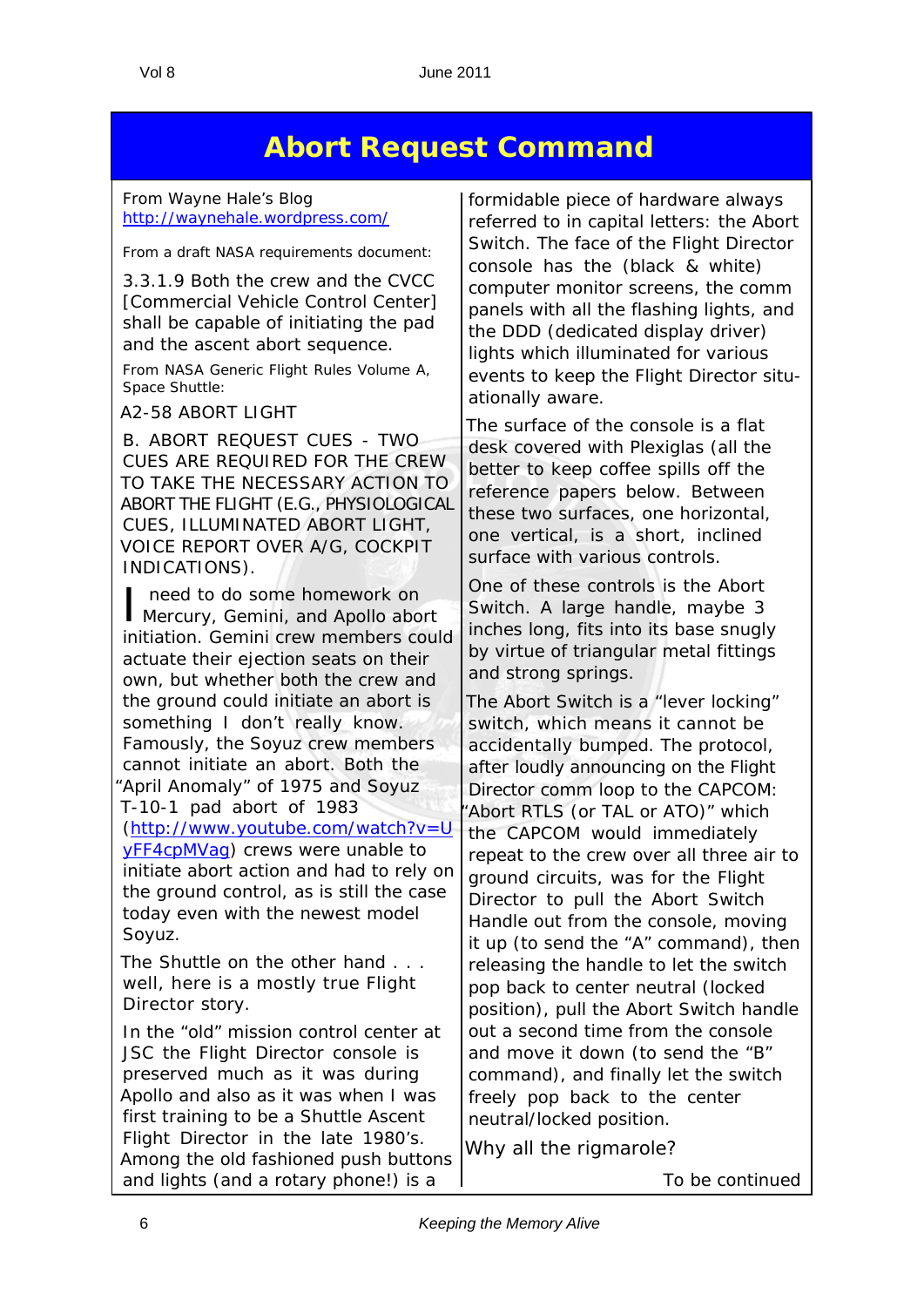### **Monte Sala**



*Photograph Tony Sala—Photographer unknown*

**Amedeo (Monte) Sala 1927-2002** *By Tony Sala* My father, Amedeo Sala ('Monte' to his Australian friends) was born in Trieste, Italy, on May 16, 1927. He grew up in Zara, further south on the Dalmatian coast of the Adriatic, and on the death of his father was sent to Italy to a boarding school in Spoleto. During World War II when he had returned to Yugoslavia, he was coerced at the age of 16 into the resistance movement, an experience which was always painful to him.

He was at that time classified as a politically displaced person, and decided to take one of the options available to him — emigrate to Australia. He arrived in Melbourne on the *General Muir* in October 1950, and like other persons in the same situation worked as a labourer for a compulsory period of two years. His employment was with the Victorian State Government's water treatment plant, and this experience was reflected in the title of the autobiography that he later wrote and published privately.

It was at this time that he received his Australian nickname. It was normal for Anglo-Celtic Australians to find new names for New Australians who had European names. It was a sign of acceptance. A mate of his began to search for something suitable which resembled his given name of Amedeo. A popular song at that time had the refrain 'Montevideo …', so Amedeo was renamed Montevideo, which was then shortened to Monte, in a process not unlike that of rhyming slang. He welcomed this new name, and always used it when he was with non-Italian friends.

In 1953 he settled in Perth, and married Lidia, whom he had known before he left Europe. They had four sons together. Meanwhile, he completed his education as a civil engineer.

At a very early stage in the development of computers he found that he had a natural ability in this area, and this led within a few years to his overseeing the first computer installation for the Main Roads Department. He subsequently worked for the space agency NASA until 1969 during the period which led up to the first landing of men on the moon.

This work required him to visit several locations in the U.S.A., but his principal base of operations was at Carnarvon in Western Australia. During this period his passion for recreational fishing enabled him to explore the Western Australian coast from Point Quobba to Ningaloo Reef, and because of his knowledge of this area he took a particular interest in the story of the *Stefano*, the ship which had begun her life in the area in which he had spent many of his early years, and then met her end in the place in which he was now making his life.

His work with computers led him to explore the developing subject of information technology, and for a while he was associated with UWA before he decided to concentrate on developing a number of product systems that spawned several successful commercial ventures. His achievements in this field were recognised when he was awarded the Order of Australia in 1984.

 As he approached retirement, he enjoyed writing. He wrote his autobiography in Italian in 1996, *La luna doveva aspettare*, then translated it into English in 1998 as *The moon had to wait: the Odyssey from the sewers to the stars of an Istro-Dalmatian migrated to Australia in 1950*. Copies of the typescript are held in the Battye Library in the State Library of Western Australia (ref. ACC 5350A). It is a humorous collection of chapters which relate the story of his extraordinary life, beginning with the years of the Depression in Italy and Yugoslavia, continuing with his emigration to Australia, and showing how, he finally achieved recognition in his new country as an expert technologist.

In these later years he also became increasingly fascinated with the story of the barque *Stefano*, which had been recorded in his native language, and brought together some of the history of the region of his early identity, and the earlier and later occupants of the land that he now called home. He gave financial support to the attempts to find the wreck (which were finally successful), and enjoyed the process of collecting information which led to the publication of this book.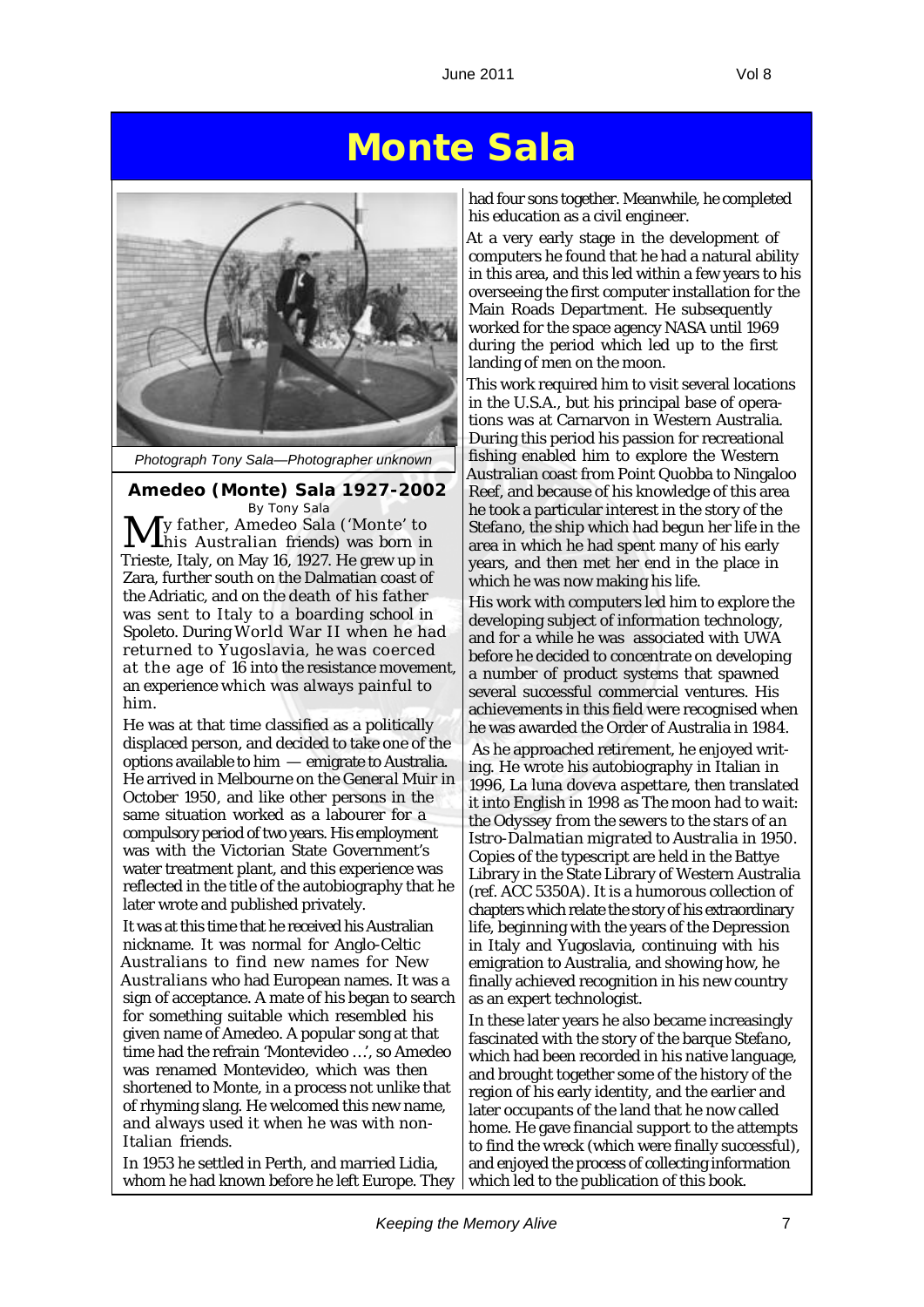#### **The Fisherman Who Rode a Horse**

*Continuation of an extract from the autobiography of Ken Watters.*

There was no point in trying to start the motor for a while; it would take some time for it to dry out. I sat there thinking of the options available to me. I climbed out and keeping a good grip on the Landie I shuffled my feet across the concrete of the causeway around to the front and grabbing hold of the roo bar I sidled across to the lee side of the car probing for the railing that I had visualised with my feet. I could feel the railing with my bare toes, the Landie's wheels were pressed up hard against it; the railing was the only thing keeping us on the causeway. I groped my way back to the upstream side and worked my way to the back of the Landrover. It was too dark to see anything, I climbed back into the drivers seat and sat thinking of what I should do.

It came to two options, I either stayed in the car where I was till daylight or I try to get her going and continue across to Babbage Island. It would be more dangerous to go back, not knowing for sure whether the railing went all the way. Looking at the hump in the water it did not seem to get any deeper as the hump was as straight as a die and just as high in the middle of the river as it was here. I decided that if I could restart the motor then I would continue across. I gave it another half an hour to dry out then grabbing the crank handle and opening up the hand throttle I made my way back to the front of the Landie. The water came to just below the hole for the crank handle in the bumper. Eventually I slipped the crank handle into place.

It was real tricky trying not to slip over or be washed away by the racing river as I cranked the motor over. Every half turn of the handle was under water and after about fifty thousand sloshes the motor roared into life. I had the hand throttle set too high and the motor was absolutely roaring. I clambered back into the driver's seat and cut back the revs to a gentle roar and let the motor really warm up before putting the poor girl into gear. I gently eased my foot off the clutch and started to move ahead. I had the front wheels on full lock but they would not come away from the railing. I started to feel a little more confident in my decision to continue across the river and slowly but surely with the motor roaring away in second gear, low range, I made my way across.

Dawn was breaking as I pulled into the Nor West Whaling quarters and I quickly climbed into bed and within minutes I was sound asleep.

"Ken! Are you awake!" It was Don bashing on my door.

"I am now. Just wait a minute."

I opened the door and Don Coyle stood there with his hands on hips.

"How did you get home last night? Did you come across the tramway bridge?"

"No Don, I came across the river."

"Bull. The river came down about 10 o'clock and you were not home then."

"Sorry Don but I did cross the river. I was half way across before I knew it was there."

"You're nuts, you will kill yourself one of these days."

Don walked back to the kitchen mumbling something to the effect of crazy kids and motor cars.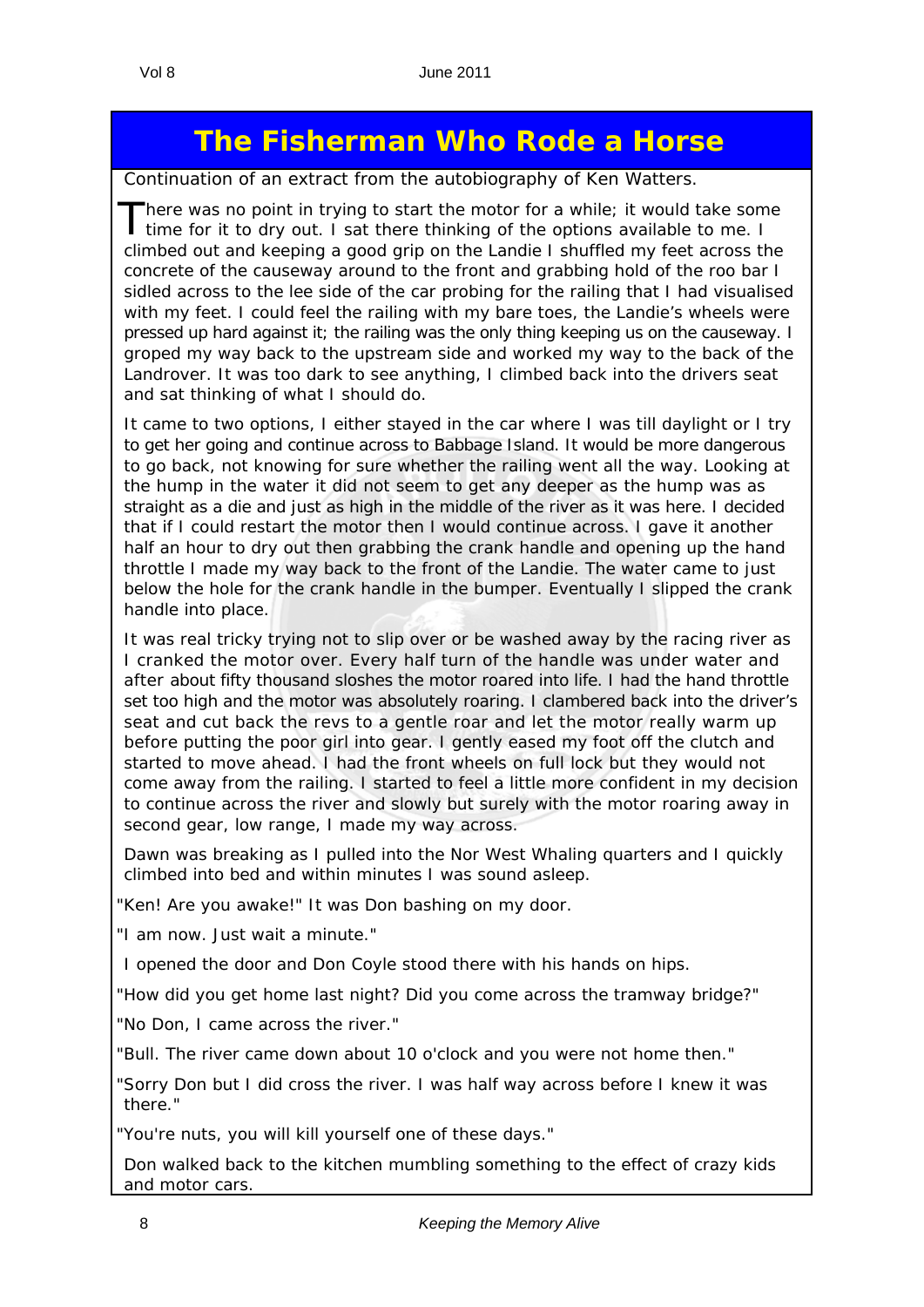## **World's Absolute Speed Record**

 $\overline{\mathbf{\Lambda}}$  pollo 10 reentry velocity was the highest of all the lunar missions; so that makes the Apollo 10 crew the holders of the world's absolute speed record.

That crew was Colonel Thomas Patten Stafford (USAF), commander; Commander John Watts Young (USN), command module pilot; and Commander Eugene Andrew "Gene" Cernan (USN), lunar module pilot.

The command module reentered Earth's atmosphere (400,000 feet altitude) at 191:48:54.5 at a velocity of 36,314 ft/sec, following a transearth coast of 54 hours 3 minutes 40.9 seconds.

Apollo 10 re-entry speed was due to a longer firing period on tei which took a day off the return trip, hence the speed record.

#### **Trackers' Picnic 2011**

**Random Quotes**

By the year 2000 we will undoubtedly have a sizable operation on the Moon, by we will have achieved a manned Mars landing, and it's entirely possible we *will have flown with men to the outer planets.* — Wernher von Braun, 1969

"*What the hell was that?*" — Pete Conrad, seeing lightning flash around his vehicle as Apollo 12 rose into a thunderstorm.

"*I don't know what you could say about a day in which you have seen four beautiful sunsets.*" — John Glenn

"*With all due respect, sir, I believe this is gonna be our finest hour.*" — Gene Krantz, Apollo 13

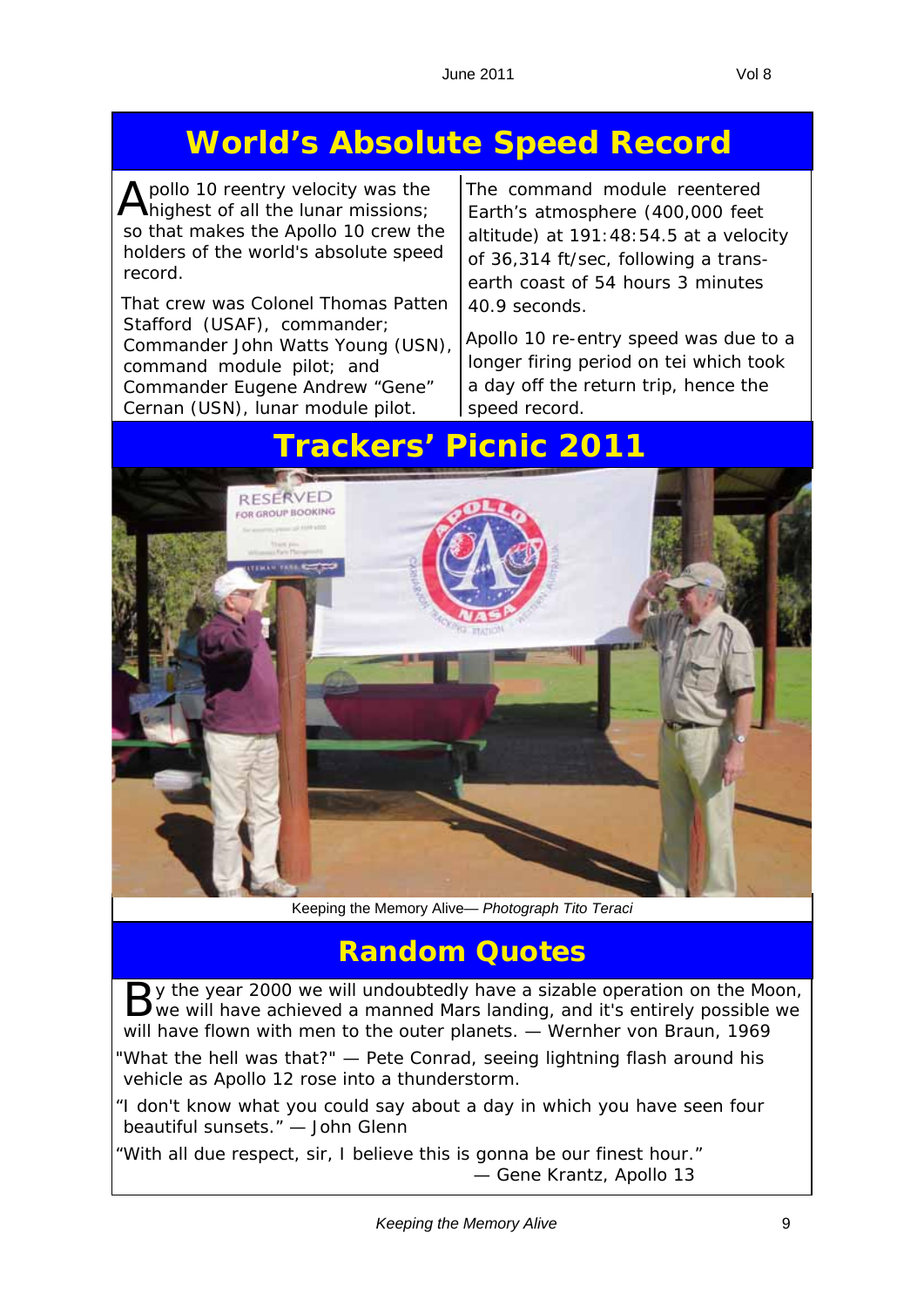Vol 8 June 2011

#### **Social Club News November 1970**

#### SOCIAL CLUB CAR RALLY - BARBECUE

Page 8.

This function, held on Saturday afternoon October 17th, produced a very gratifying response both in the help received from members and in the good attendance.

Results of the rally were:

First - C. Wighey/B. Vernon in a "hot" Hillman Imp.

Second - R. Hocking in a "gassy" Citroen.

Third - Visitor - Can't remember his name or vehicle but he won a torch.

Fourth - P.Dench in a "cool" Holden Kingswood.

A special prize was awarded for the driver of the vehicle which noted the time it took to go from Rotary Park to Bell Bros. after the barbecue observing all speed limits and safety signs. The winner (believe it or not) - Dave Troup (nice guessing Dave!)

It appears all went well during the rally itself except for an attempted bribe by 3 young ladies upon one of the sub-committee who refused to divulge the info even when far more tempting articles were added to the bribe  $(1\frac{1}{2})$ cans of warm beer!). No full names will be mentioned ofcourse, as I promised Lorraine, Joy and Jan.

After consulting several parents in the rally it would appear that this function was also educational to the kids who apparently learned lots of new words during debates between father (driver) and mother (navigator).

Those attending, did well not to eat for the two days previous for they consumed 175 meat packs, 10 lb, sausages, 15 doz. bread rolls and 28 gallons of beer. The children did not go thirsty either as they drank 29 doz. soft drinks between them. As usual, all consumable liquor was finished before the last members left Rotary Park and headed towards Carnarvon amidst a cloud of dust.

Total cost for the function was \$166 and we were allowed \$150. If any member wants to complain about the extra \$16, I propose we put him as head of the next car rally sub-committee. On behalf of the sub-committee, I hope everyone did enjoy themselves and will continue to support future functions. As we said before "IT'S YOUR MONEY WE ARE SPENDING. CAN YOU AFFORD NOT TO ATTEND?"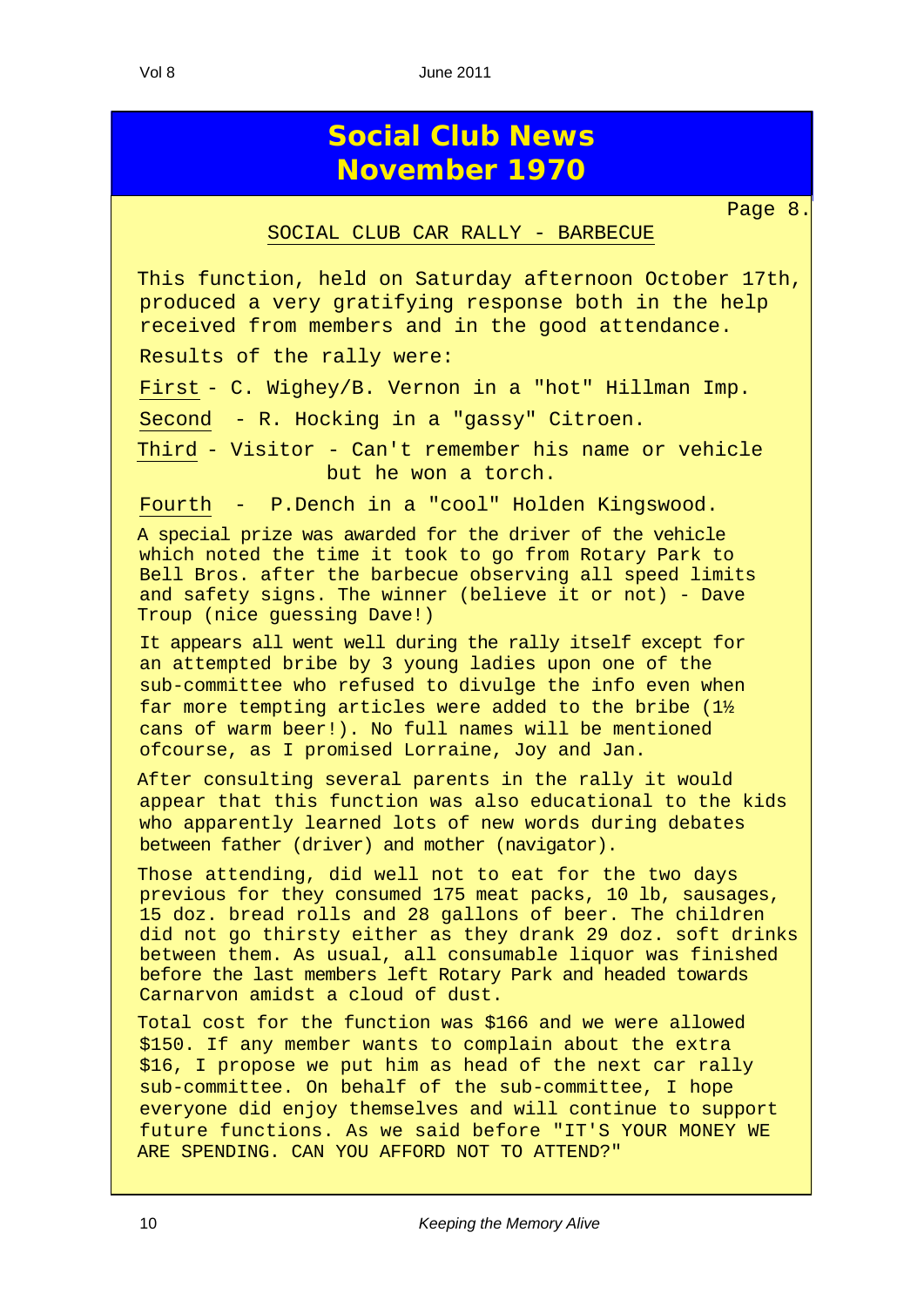# **KEEPING THE MEMORY ALIVE Carnarvon Tracking Station** 1964 - 1975 Click on picture to enter Site @2006 All rights reserved

ly sincere thanks to all of those who have contributed to the website so **far**; listed at: http://crotrak.com/thank\_you.htm .

There is a lot to come including more photographs from the 40<sup>th</sup> Anniversary Reunion Dinner, courtesy Trevor Housley, Tito & Joan Teraci, Margaret Hall and Max Garth. Just wish I had more than two hands - need to get them done before the next dinner

I can arrange copying, scanning, whatever, so as to get them uploaded to our website; you need have no fears regarding their safety.

#### **Where Are They Now**



P reviously the FPQ-6 engineer, Trevor Housley, pictured here with his wife Jocelyn, among other pursuits now enjoys busking. If you are in Tamworth during the Country Music Festival keep your eyes peeled.